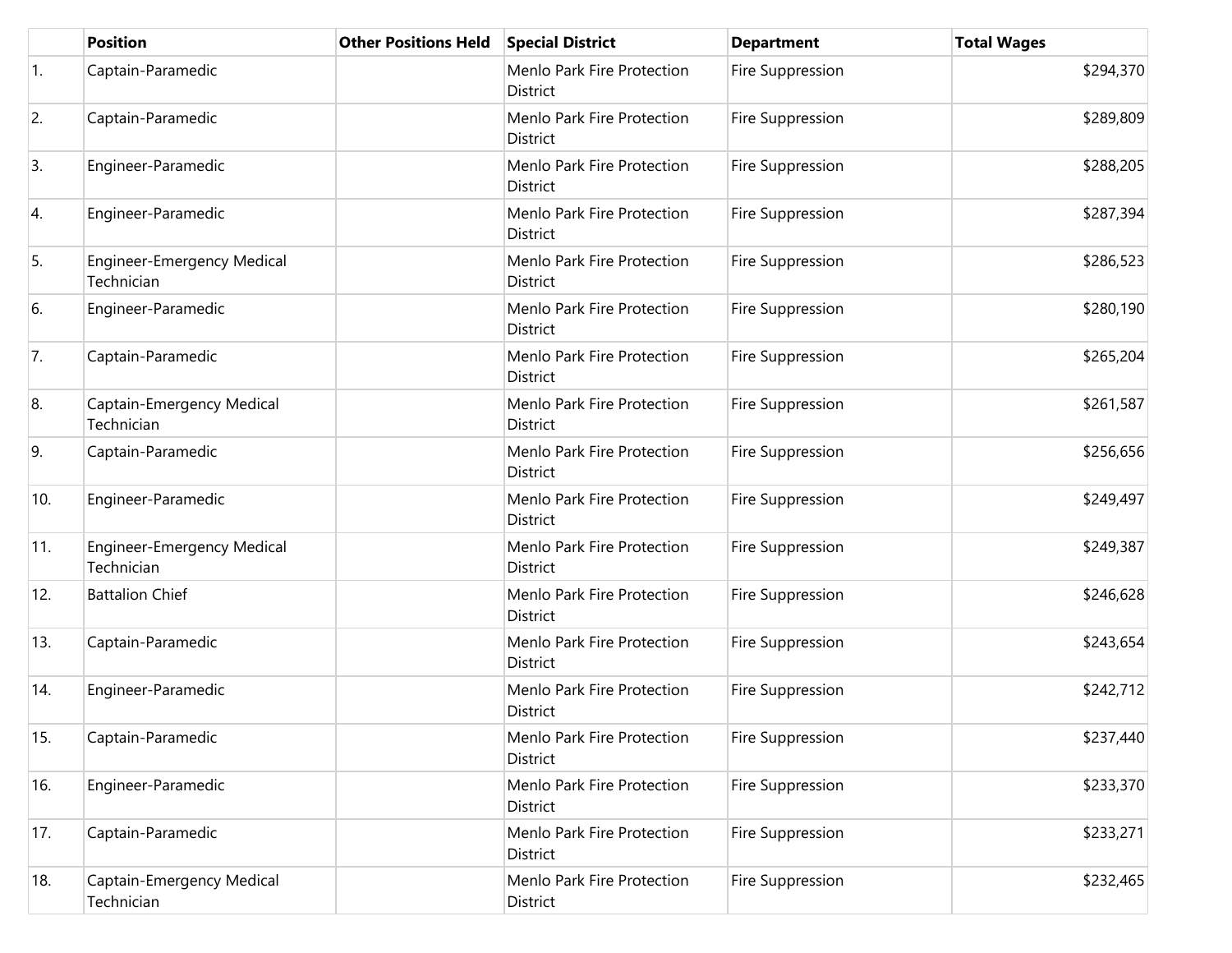| 19. | Captain-Emergency Medical<br>Technician         | Menlo Park Fire Protection<br>District        | Fire Suppression | \$232,308 |
|-----|-------------------------------------------------|-----------------------------------------------|------------------|-----------|
| 20. | Engineer-Paramedic                              | Menlo Park Fire Protection<br>District        | Fire Suppression | \$226,884 |
| 21. | Engineer-Paramedic                              | Menlo Park Fire Protection<br>District        | Fire Suppression | \$226,514 |
| 22. | Captain-Paramedic                               | Menlo Park Fire Protection<br>District        | Fire Suppression | \$221,505 |
| 23. | <b>Engineer-Emergency Medical</b><br>Technician | Menlo Park Fire Protection<br>District        | Fire Suppression | \$218,804 |
| 24. | Captain-Emergency Medical<br>Technician         | Menlo Park Fire Protection<br>District        | Fire Suppression | \$218,667 |
| 25. | <b>Fire Chief</b>                               | Menlo Park Fire Protection<br>District        | Administration   | \$217,680 |
| 26. | Captain-Paramedic                               | Menlo Park Fire Protection<br>District        | Fire Suppression | \$217,527 |
| 27. | <b>Battalion Chief</b>                          | Menlo Park Fire Protection<br>District        | Fire Suppression | \$214,404 |
| 28. | <b>Engineer-Emergency Medical</b><br>Technician | Menlo Park Fire Protection<br>District        | Fire Suppression | \$214,097 |
| 29. | Firefighter-Paramedic                           | Menlo Park Fire Protection<br>District        | Fire Suppression | \$214,069 |
| 30. | <b>Engineer-Emergency Medical</b><br>Technician | Menlo Park Fire Protection<br>District        | Fire Suppression | \$213,879 |
| 31. | Captain-Paramedic                               | Menlo Park Fire Protection<br><b>District</b> | Fire Suppression | \$212,956 |
| 32. | Captain-Paramedic                               | Menlo Park Fire Protection<br>District        | Fire Suppression | \$210,733 |
| 33. | <b>Engineer-Emergency Medical</b><br>Technician | Menlo Park Fire Protection<br>District        | Fire Suppression | \$210,411 |
| 34. | Engineer-Paramedic                              | Menlo Park Fire Protection<br>District        | Fire Suppression | \$210,198 |
| 35. | <b>Engineer-Emergency Medical</b><br>Technician | Menlo Park Fire Protection<br>District        | Fire Suppression | \$209,862 |
| 36. | <b>Division Chief Facilities</b>                | Menlo Park Fire Protection<br>District        | Fire Suppression | \$208,862 |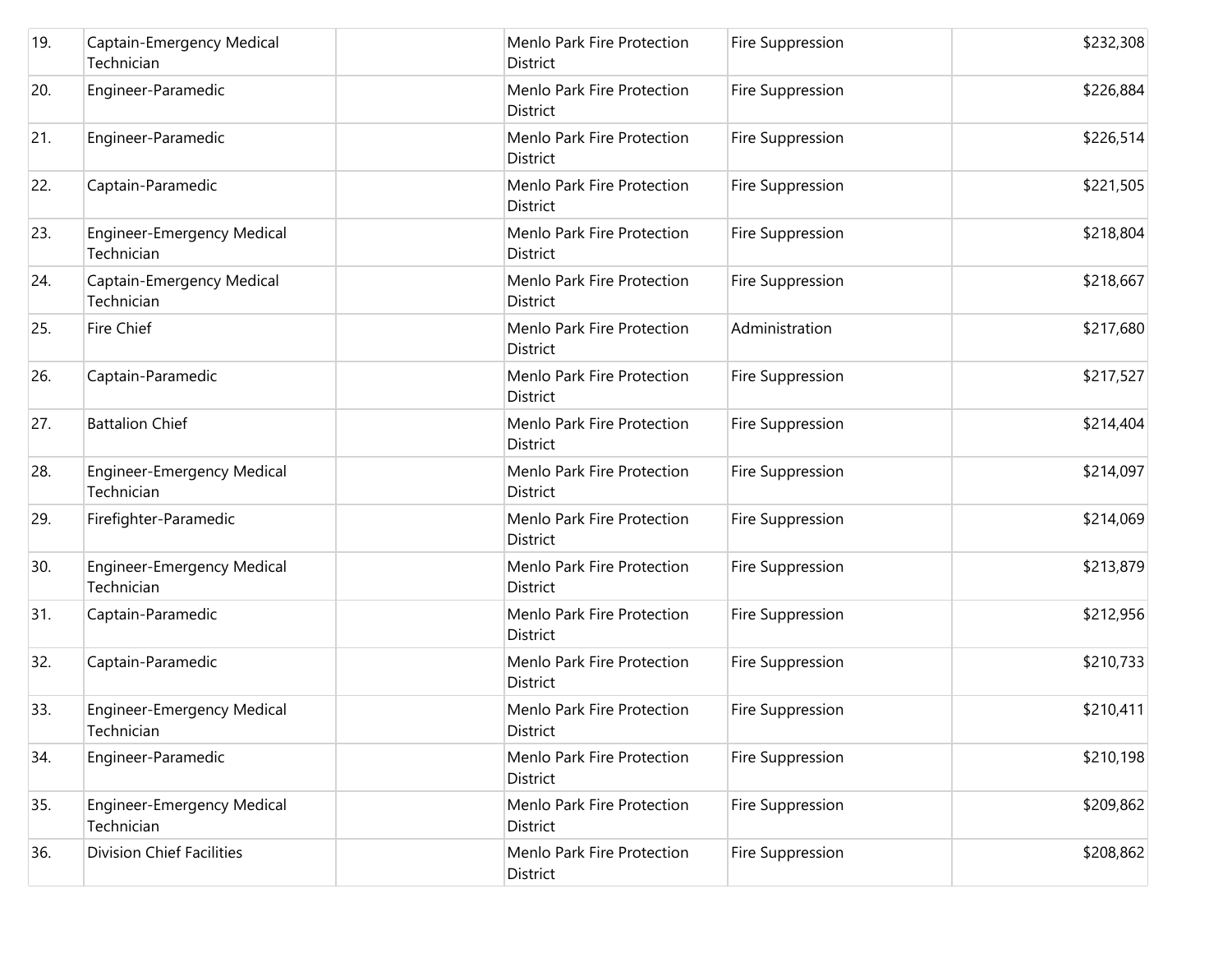| 37. | Captain-Paramedic                               | Menlo Park Fire Protection<br><b>District</b> | Fire Suppression | \$207,735 |
|-----|-------------------------------------------------|-----------------------------------------------|------------------|-----------|
| 38. | <b>Engineer-Emergency Medical</b><br>Technician | Menlo Park Fire Protection<br>District        | Fire Suppression | \$205,267 |
| 39. | Engineer-Paramedic                              | Menlo Park Fire Protection<br><b>District</b> | Fire Suppression | \$204,342 |
| 40. | Engineer-Paramedic                              | Menlo Park Fire Protection<br><b>District</b> | Fire Suppression | \$204,342 |
| 41. | Captain-Emergency Medical<br>Technician         | Menlo Park Fire Protection<br>District        | Fire Suppression | \$203,588 |
| 42. | Engineer-Paramedic                              | Menlo Park Fire Protection<br><b>District</b> | Fire Suppression | \$203,388 |
| 43. | Engineer-Paramedic                              | Menlo Park Fire Protection<br><b>District</b> | Fire Suppression | \$203,332 |
| 44. | Engineer-Paramedic                              | Menlo Park Fire Protection<br>District        | Fire Suppression | \$201,867 |
| 45. | Captain-Emergency Medical<br>Technician         | Menlo Park Fire Protection<br>District        | Fire Suppression | \$201,025 |
| 46. | Engineer-Paramedic                              | Menlo Park Fire Protection<br>District        | Fire Suppression | \$200,224 |
| 47. | <b>Engineer-Emergency Medical</b><br>Technician | Menlo Park Fire Protection<br>District        | Fire Suppression | \$200,057 |
| 48. | Captain-Emergency Medical<br>Technician         | Menlo Park Fire Protection<br><b>District</b> | Fire Suppression | \$198,235 |
| 49. | <b>Engineer-Emergency Medical</b><br>Technician | Menlo Park Fire Protection<br><b>District</b> | Fire Suppression | \$197,021 |
| 50. | Captain-Emergency Medical<br>Technician         | Menlo Park Fire Protection<br><b>District</b> | Fire Suppression | \$196,804 |
| 51. | <b>Admin Battalion Chief</b>                    | Menlo Park Fire Protection<br>District        | Training         | \$193,886 |
| 52. | Deputy Fire Chief                               | Menlo Park Fire Protection<br>District        | Fire Suppression | \$192,924 |
| 53. | Captain-Emergency Medical<br>Technician         | Menlo Park Fire Protection<br><b>District</b> | Fire Suppression | \$192,207 |
| 54. | Engineer-Paramedic                              | Menlo Park Fire Protection<br>District        | Fire Suppression | \$192,002 |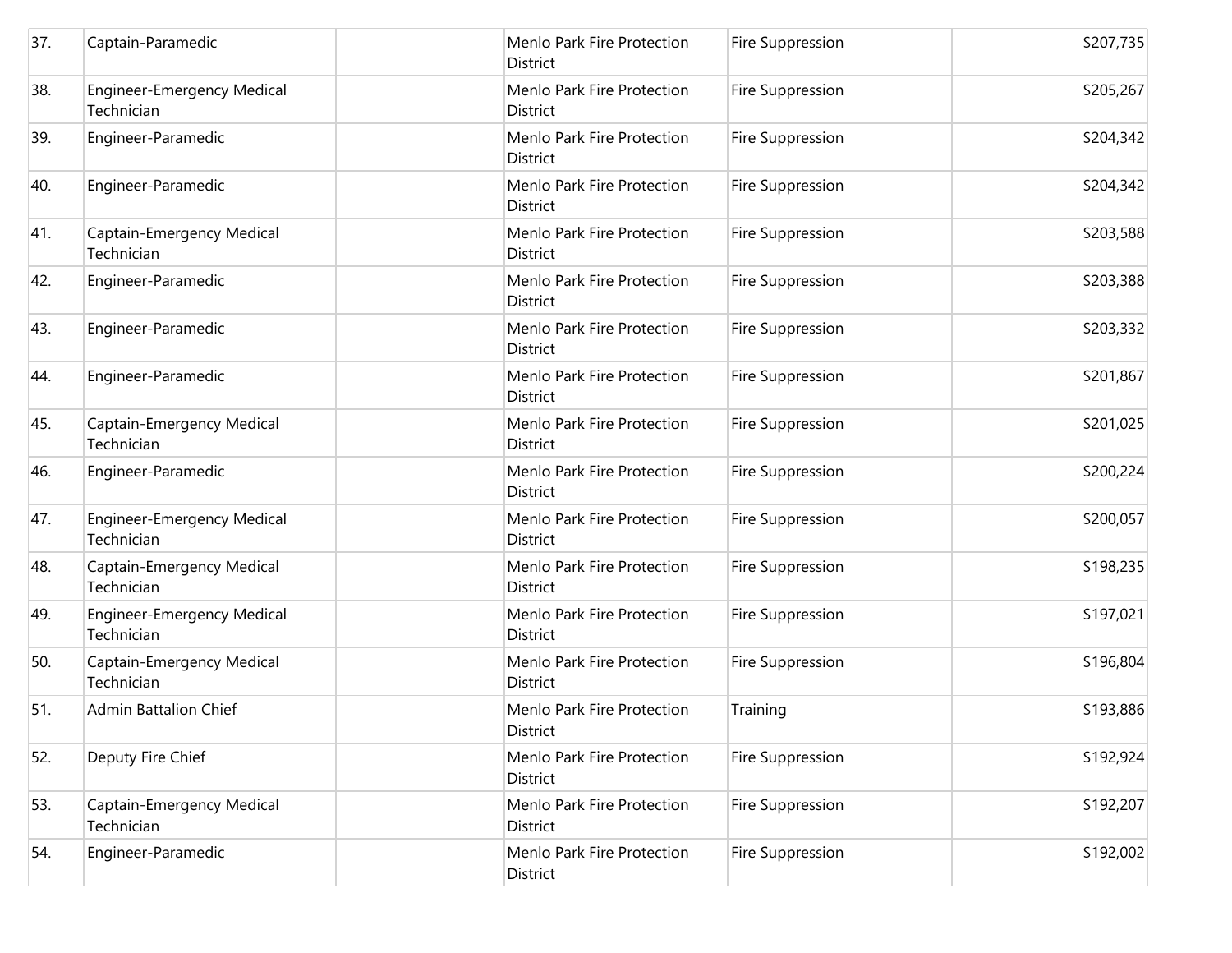| 55. | <b>Division Chief Operations</b>                | Menlo Park Fire Protection<br>District        | Training         | \$191,010 |
|-----|-------------------------------------------------|-----------------------------------------------|------------------|-----------|
| 56. | Captain-Emergency Medical<br>Technician         | Menlo Park Fire Protection<br>District        | Fire Suppression | \$190,377 |
| 57. | <b>Engineer-Emergency Medical</b><br>Technician | Menlo Park Fire Protection<br>District        | Fire Suppression | \$190,141 |
| 58. | Engineer-Paramedic                              | Menlo Park Fire Protection<br>District        | Fire Suppression | \$189,358 |
| 59. | Engineer-Paramedic                              | Menlo Park Fire Protection<br>District        | Fire Suppression | \$189,340 |
| 60. | Engineer-Paramedic                              | Menlo Park Fire Protection<br>District        | Fire Suppression | \$189,168 |
| 61. | <b>Engineer-Emergency Medical</b><br>Technician | Menlo Park Fire Protection<br><b>District</b> | Fire Suppression | \$186,640 |
| 62. | Fire Marshall                                   | Menlo Park Fire Protection<br>District        | Fire Prevention  | \$184,096 |
| 63. | Engineer-Paramedic                              | Menlo Park Fire Protection<br>District        | Fire Suppression | \$184,054 |
| 64. | <b>Engineer-Emergency Medical</b><br>Technician | Menlo Park Fire Protection<br>District        | Fire Suppression | \$183,153 |
| 65. | Engineer-Paramedic                              | Menlo Park Fire Protection<br>District        | Fire Suppression | \$182,843 |
| 66. | <b>Engineer-Emergency Medical</b><br>Technician | Menlo Park Fire Protection<br>District        | Fire Suppression | \$182,015 |
| 67. | Engineer-Paramedic                              | Menlo Park Fire Protection<br>District        | Fire Suppression | \$181,199 |
| 68. | <b>Battalion Chief</b>                          | Menlo Park Fire Protection<br>District        | Fire Suppression | \$180,375 |
| 69. | Engineer-Paramedic                              | Menlo Park Fire Protection<br>District        | Fire Suppression | \$178,475 |
| 70. | <b>Engineer-Emergency Medical</b><br>Technician | Menlo Park Fire Protection<br>District        | Fire Suppression | \$178,195 |
| 71. | Engineer-Paramedic                              | Menlo Park Fire Protection<br>District        | Fire Suppression | \$175,549 |
| 72. | <b>Engineer-Emergency Medical</b><br>Technician | Menlo Park Fire Protection<br>District        | Fire Suppression | \$175,535 |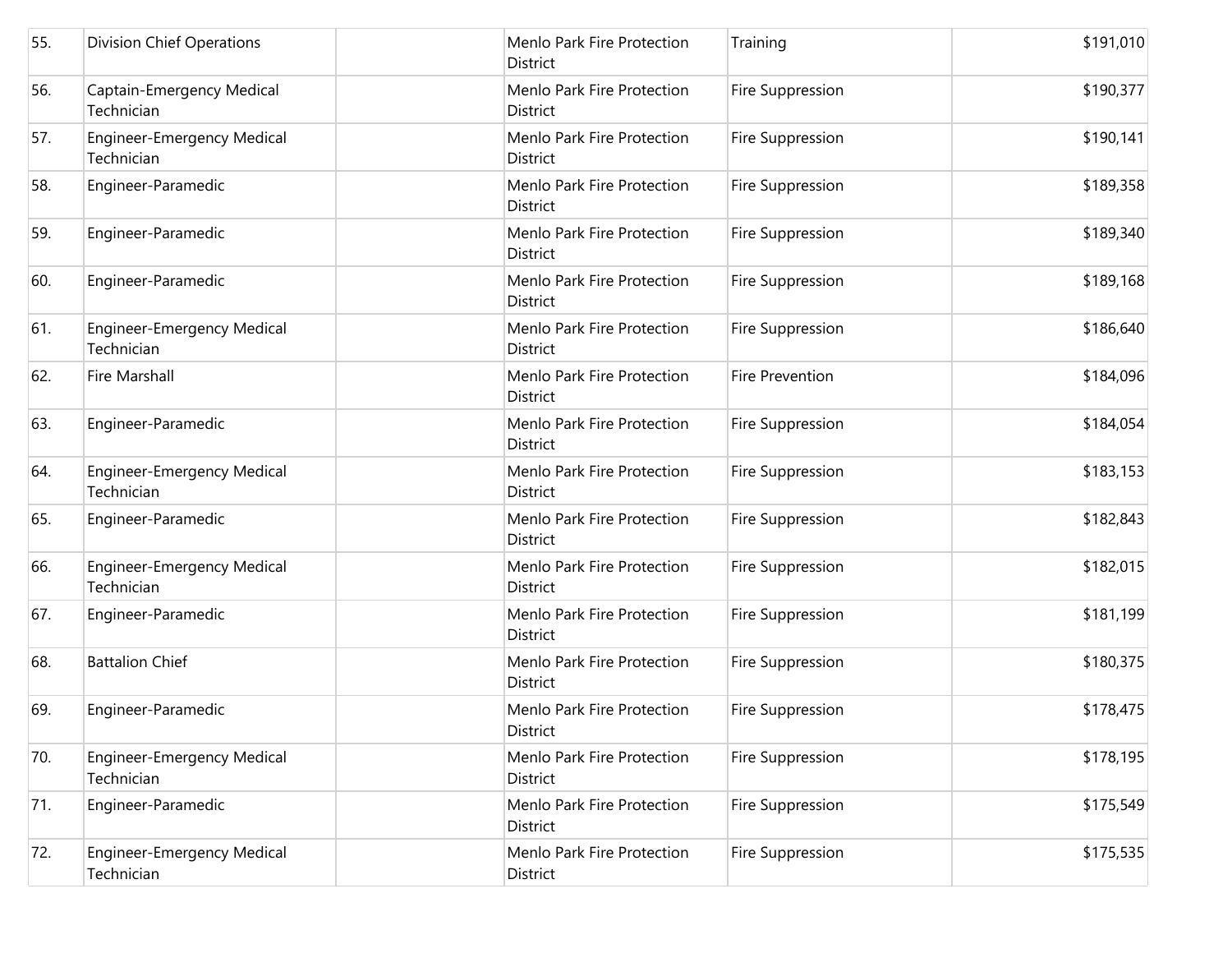| 73. | Captain-Paramedic                               | Menlo Park Fire Protection<br><b>District</b> | Fire Suppression                      | \$175,195 |
|-----|-------------------------------------------------|-----------------------------------------------|---------------------------------------|-----------|
| 74. | <b>Engineer-Emergency Medical</b><br>Technician | Menlo Park Fire Protection<br>District        | Fire Suppression                      | \$170,080 |
| 75. | <b>Engineer-Emergency Medical</b><br>Technician | Menlo Park Fire Protection<br>District        | Fire Suppression                      | \$168,815 |
| 76. | Captain-Emergency Medical<br>Technician         | Menlo Park Fire Protection<br><b>District</b> | Fire Suppression                      | \$162,855 |
| 77. | <b>Engineer-Emergency Medical</b><br>Technician | Menlo Park Fire Protection<br>District        | Fire Suppression                      | \$160,678 |
| 78. | Engineer-Paramedic                              | Menlo Park Fire Protection<br>District        | Fire Suppression                      | \$158,171 |
| 79. | It Project Manager                              | Menlo Park Fire Protection<br>District        | Information Technology                | \$153,447 |
| 80. | Senior Accountant                               | Menlo Park Fire Protection<br>District        | Administration                        | \$153,226 |
| 81. | <b>Engineer-Emergency Medical</b><br>Technician | Menlo Park Fire Protection<br>District        | Fire Suppression                      | \$150,677 |
| 82. | <b>Engineer-Emergency Medical</b><br>Technician | Menlo Park Fire Protection<br>District        | Fire Suppression                      | \$149,205 |
| 83. | Firefighter-Emergency Medical<br>Technician     | Menlo Park Fire Protection<br><b>District</b> | Fire Suppression                      | \$146,802 |
| 84. | <b>Engineer-Emergency Medical</b><br>Technician | Menlo Park Fire Protection<br>District        | Fire Suppression                      | \$146,708 |
| 85. | <b>Division Chief Operations</b>                | Menlo Park Fire Protection<br>District        | Fire Suppression                      | \$144,992 |
| 86. | Firefighter-Emergency Medical<br>Technician     | Menlo Park Fire Protection<br>District        | Fire Suppression                      | \$138,424 |
| 87. | Senior It Analyst                               | Menlo Park Fire Protection<br>District        | <b>Information Technology</b>         | \$135,817 |
| 88. | Admin Services Manager                          | Menlo Park Fire Protection<br>District        | Administration                        | \$134,193 |
| 89. | Disaster Response Manager                       | Menlo Park Fire Protection<br>District        | <b>District Disaster Preparedness</b> | \$132,729 |
| 90. | Senior Management Analyst                       | Menlo Park Fire Protection<br>District        | <b>Urban Search And Rescue</b>        | \$127,834 |